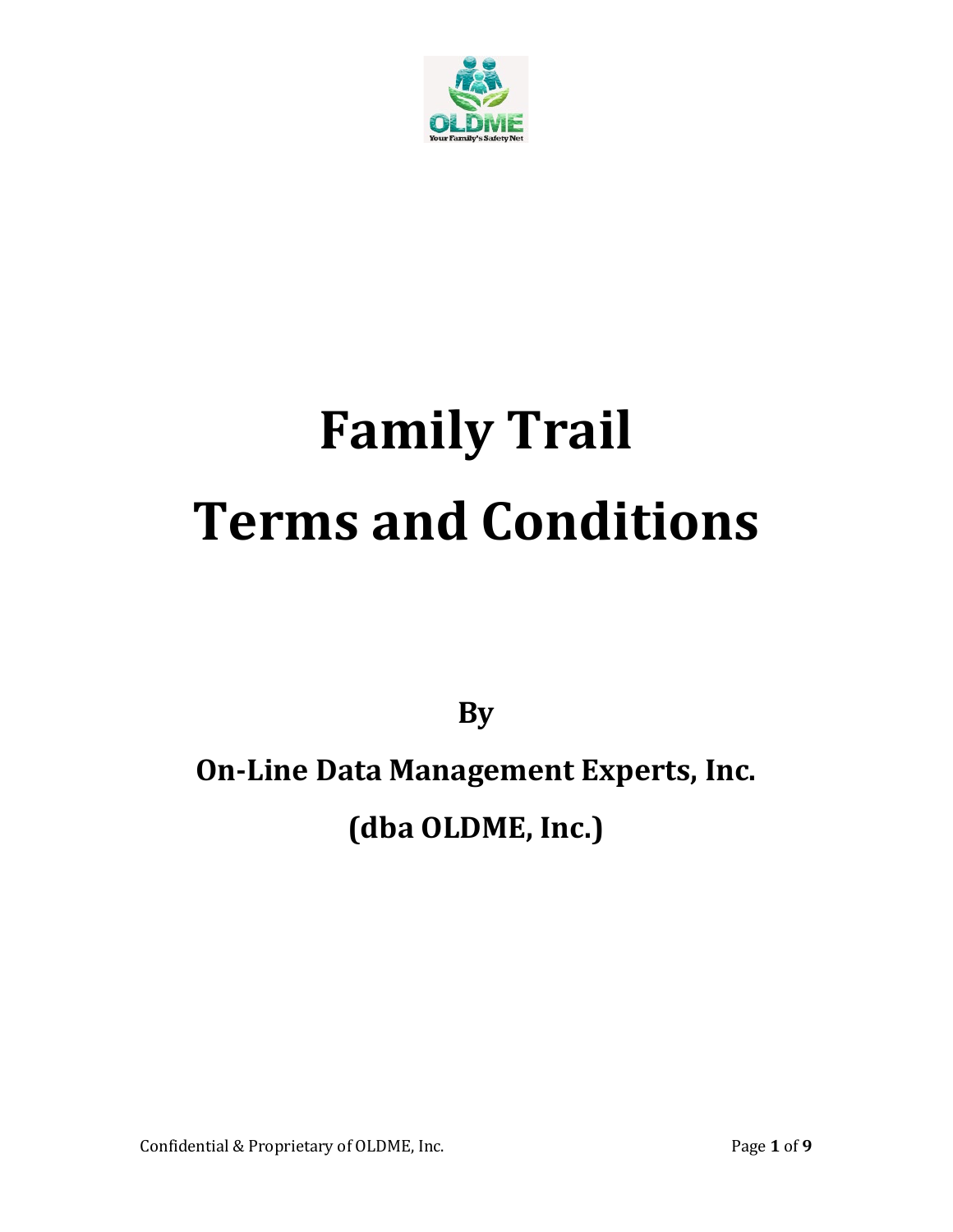

### **Table of Contents**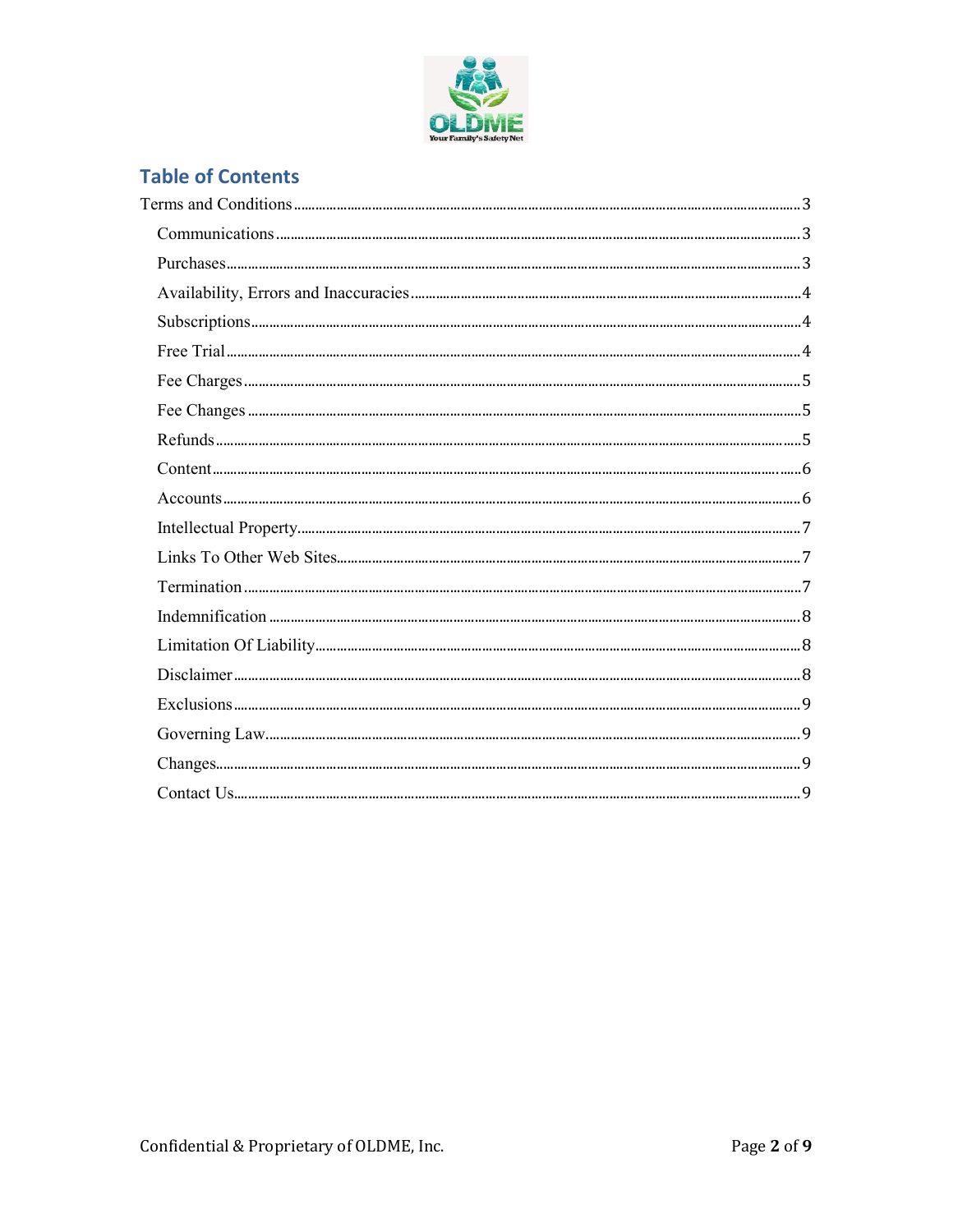

<span id="page-2-0"></span>**Terms and Conditions**

Last updated: July 03, 2018

Please read these Terms and Conditions ("Terms", "Terms and Conditions") carefully before using the OLDME Family Trail portal and mobile application (together, or individually, the "Service") operated by On-Line Data Management Experts, Inc. ("us", "we", or "our") – dba OLDME.

Your access to and use of the Service is conditioned upon your acceptance of and compliance with these Terms. These Terms apply to all visitors, users and others who wish to access or use the Service.

By accessing or using the Service you agree to be bound by these Terms. If you disagree with any part of the terms then you do not have permission to access the Service.

#### <span id="page-2-1"></span>**Communications**

By creating an Account on our service, you may agree to subscribe to newsletters, marketing or promotional materials and other information we may send. However, you may opt out of receiving any, or all, of these communications from us by following the unsubscribe link or instructions provided in any email we send.

#### <span id="page-2-2"></span>**Purchases**

If you wish to purchase any product or service made available through the Service ("Purchase"), you may be asked to supply certain information relevant to your Purchase including, without limitation, your credit card number, the expiration date of your credit card, your billing address, and your shipping information.

You represent and warrant that: (i) you have the legal right to use any credit card(s) or other payment method(s) in connection with any Purchase; and that (ii) the information you supply to us is true, correct and complete.

The service may employ the use of third party services for the purpose of facilitating payment and the completion of Purchases. By submitting your information, you grant us the right to provide the information to these third parties subject to our Privacy Policy.

We reserve the right to refuse or cancel your order at any time for reasons including but not limited to: product or service availability, errors in the description or price of the product or service, error in your order or other reasons.

We reserve the right to refuse or cancel your order if fraud or an unauthorized or illegal transaction is suspected.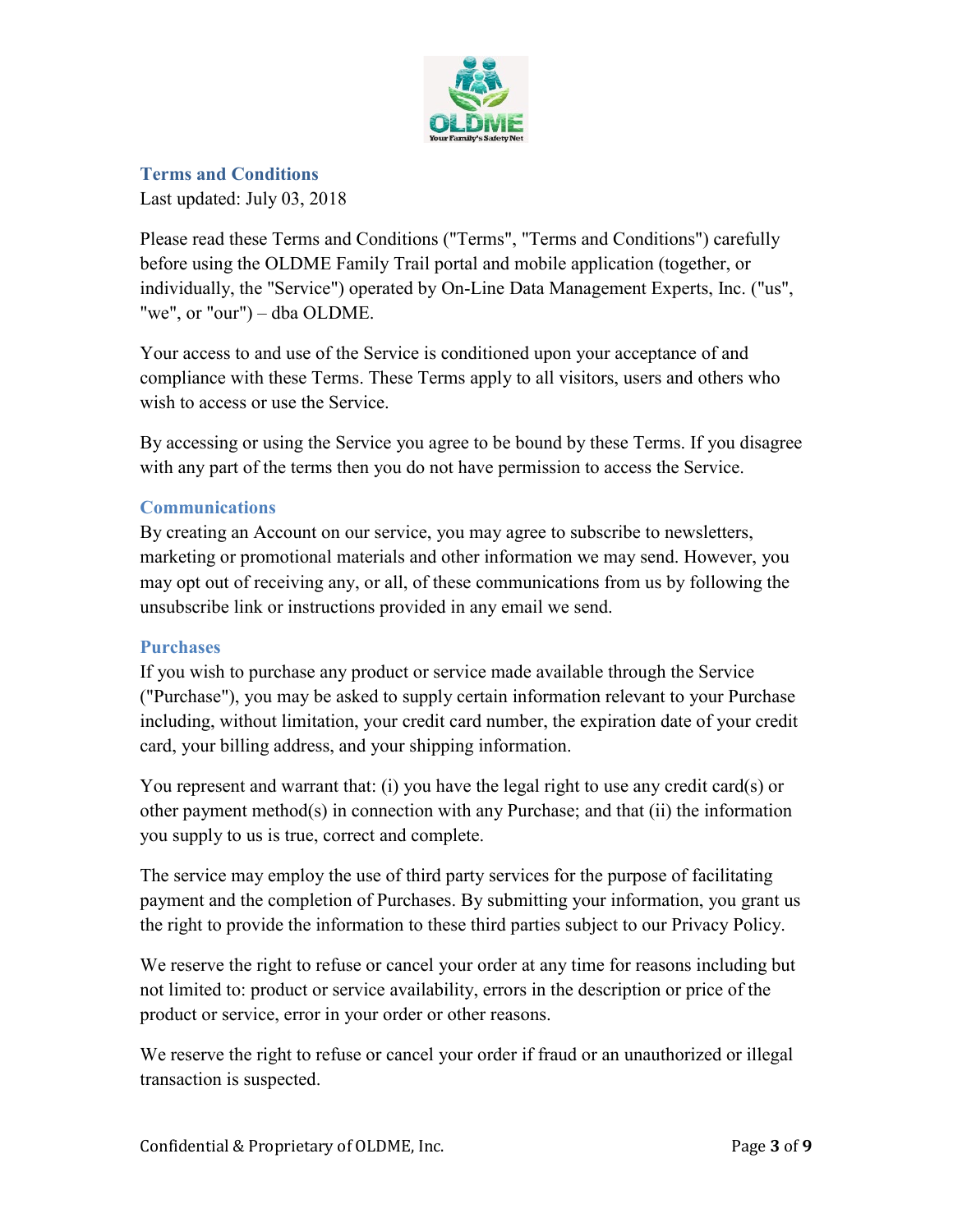

#### <span id="page-3-0"></span>**Availability, Errors and Inaccuracies**

We are constantly updating product and service offerings on the Service. We may experience delays in updating information on the Service and in our advertising on other mobile applications or web sites. The information found on the Service may contain errors or inaccuracies and may not be complete or current. Products or services may be mispriced, described inaccurately, or unavailable on the Service and we cannot guarantee the accuracy or completeness of any information found on the Service.

We therefore reserve the right to change or update information and to correct errors, inaccuracies, or omissions at any time without prior notice.

#### <span id="page-3-1"></span>**Subscriptions**

Some parts of the Service are billed on a subscription basis ("Subscription(s)"). You will be billed in advance on a recurring and periodic basis ("Billing Cycle"). Billing cycles are set either on a monthly or annual basis, depending on the type of subscription plan you select when purchasing a Subscription.

At the end of each Billing Cycle, your Subscription will automatically renew under the exact same conditions unless you cancel it or On-Line Data Management Experts, Inc cancels it. You may cancel your Subscription renewal either through your online account management page or by contacting On-Line Data Management Experts, Inc customer support team.

A valid payment method, including Credit or Debit Cards or In-app Purchase is required to process the payment for your Subscription. You shall provide On-Line Data Management Experts, Inc with accurate and complete billing information including full name, address, state, zip code, telephone number, and a valid payment method information. By submitting such payment information, you automatically authorize On-Line Data Management Experts, Inc to charge all Subscription fees incurred through your account to any such payment instruments.

Should automatic billing fail to occur for any reason, On-Line Data Management Experts, Inc will issue an electronic invoice indicating that you must proceed manually, within a certain deadline date, with the full payment corresponding to the billing period as indicated on the invoice.

#### <span id="page-3-2"></span>**Free Trial**

On-Line Data Management Experts, Inc may, at its sole discretion, offer a Subscription with a free trial for a limited period of time of 7 days ("Free Trial").

You are required to enter your billing information in order to sign up for the Free Trial.

Confidential & Proprietary of OLDME, Inc. Page 4 of 9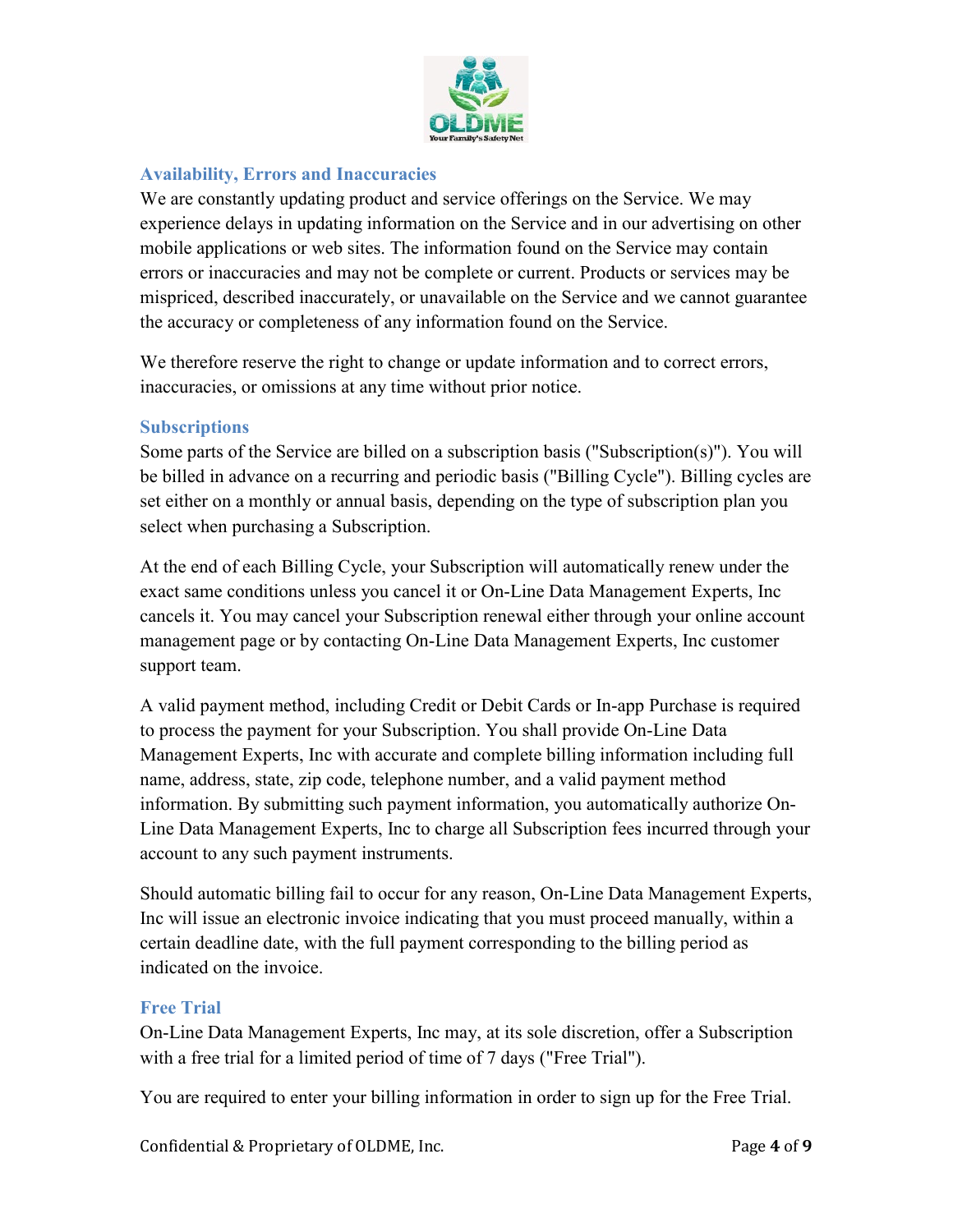

If you do enter your billing information when signing up for the Free Trial, you will not be charged by On-Line Data Management Experts, Inc until the Free Trial has expired. On the last day of the Free Trial period, unless you cancel your Subscription, you will be automatically charged the applicable Subscription fees for the type of Subscription you have selected.

At any time and without notice, On-Line Data Management Experts, Inc reserves the right to (i) modify the terms and conditions of the Free Trial offer, or (ii) cancel such Free Trial offer.

#### <span id="page-4-0"></span>**Fee Charges**

On-Line Data Management Experts, Inc, will charge \$4.99 per month per family up to 5 people. A charge of \$0.99 per additional family member after 5 will occur. A discount of \$49.99 will be offered for a family for an annual subscription. The SaaS product may be tried for free for a trial period of 7 days. Thereafter, you credit card will be charged on a time period basis (i.e., monthly or annually) depending on the plan selected. The SaaS product will utilize Bank of America's merchant Account to process all payments. There will be no credit card information stored in the mobile application or website. The last 4 digits of the credit will be stored to inform the consumer of what credit card they made payments from.

When devices become available, the charge for a device will be separate and depends on the device selected. We will provide pricing for the device at a later time. Otherwise, the device will cost \$49.99 generally. There will be no refunds on devices unless. If the device is defective, then a replacement device will be offered.

#### <span id="page-4-1"></span>**Fee Changes**

On-Line Data Management Experts, Inc, in its sole discretion and at any time, may modify the Subscription fees for the Subscriptions. Any Subscription fee change will become effective at the end of the then-current Billing Cycle.

On-Line Data Management Experts, Inc will provide you with a reasonable prior notice of any change in Subscription fees to give you an opportunity to terminate your Subscription before such change becomes effective.

Your continued use of the Service after the Subscription fee change comes into effect constitutes your agreement to pay the modified Subscription fee amount.

#### <span id="page-4-2"></span>**Refunds**

Certain refund requests for Subscriptions may be considered by On-Line Data Management Experts, Inc on a case-by-case basis and granted in sole discretion of On-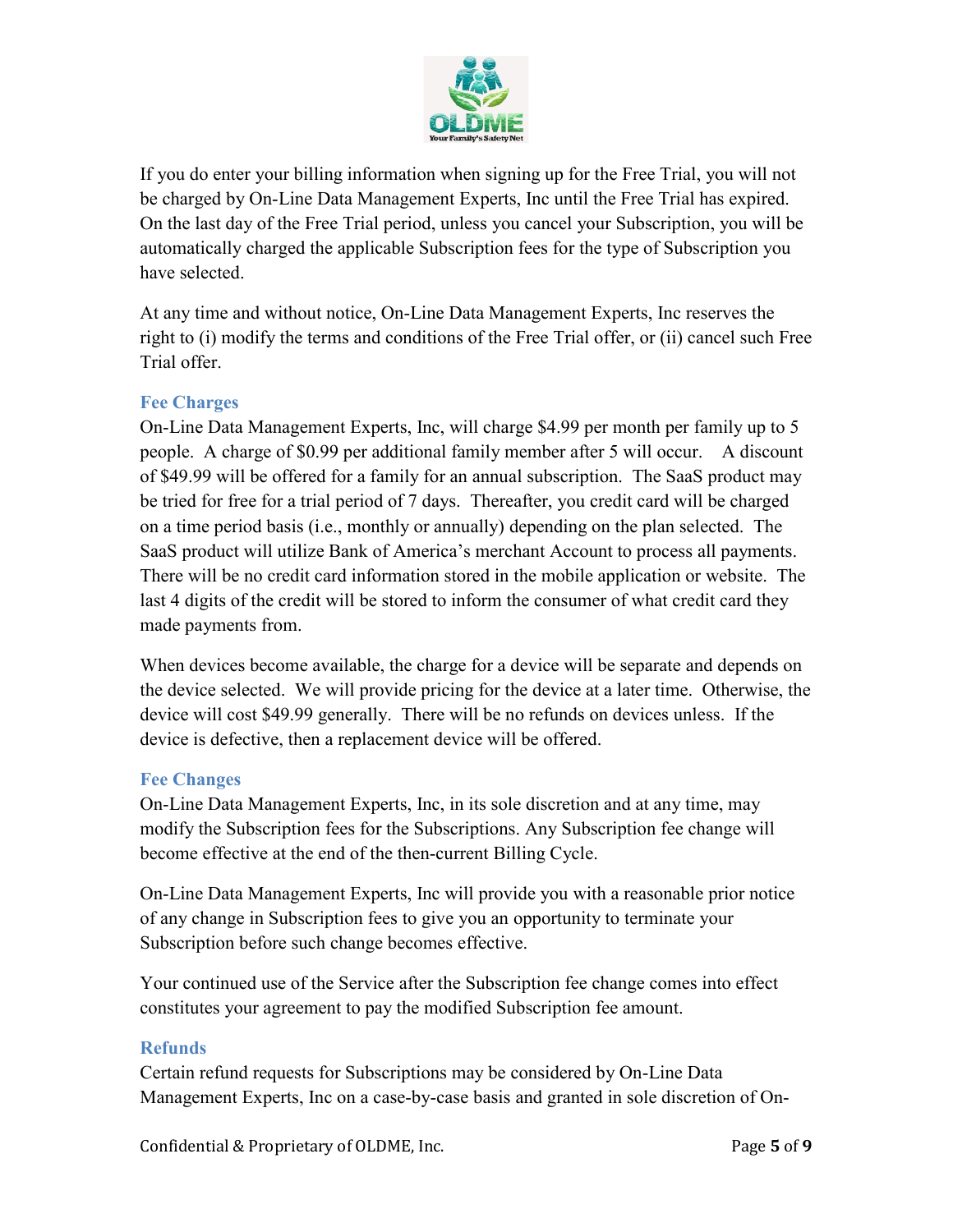

Line Data Management Experts, Inc. Please refer to our return and refund policy for more details.

#### <span id="page-5-0"></span>**Content**

Our Service allows you to post, link, store, share and otherwise make available certain information, text, graphics, videos, or other material ("Content"). You are responsible for the Content that you post on or through the Service, including its legality, reliability, and appropriateness.

By posting Content on or through the Service, You represent and warrant that: (i) the Content is yours (you own it) and/or you have the right to use it and the right to grant us the rights and license as provided in these Terms, and (ii) that the posting of your Content on or through the Service does not violate the privacy rights, publicity rights, copyrights, contract rights or any other rights of any person or entity. We reserve the right to terminate the account of anyone found to be infringing on a copyright.

You retain any and all of your rights to any Content you submit, post or display on or through the Service and you are responsible for protecting those rights. We take no responsibility and assume no liability for Content you or any third party posts on or through the Service. However, by posting Content using the Service you grant us the right and license to use, modify, perform, display, reproduce, and distribute such Content on and through the Service.

On-Line Data Management Experts, Inc has the right but not the obligation to monitor and edit all Content provided by users.

In addition, Content found on or through this Service are the property of On-Line Data Management Experts, Inc or used with permission. You may not distribute, modify, transmit, reuse, download, repost, copy, or use said Content, whether in whole or in part, for commercial purposes or for personal gain, without express advance written permission from us.

#### <span id="page-5-1"></span>**Accounts**

When you create an account with us, you guarantee that you are above the age of 18, and that the information you provide us is accurate, complete, and current at all times. Inaccurate, incomplete, or obsolete information may result in the immediate termination of your account on the Service.

You are responsible for maintaining the confidentiality of your account and password, including but not limited to the restriction of access to your computer and/or account. You agree to accept responsibility for any and all activities or actions that occur under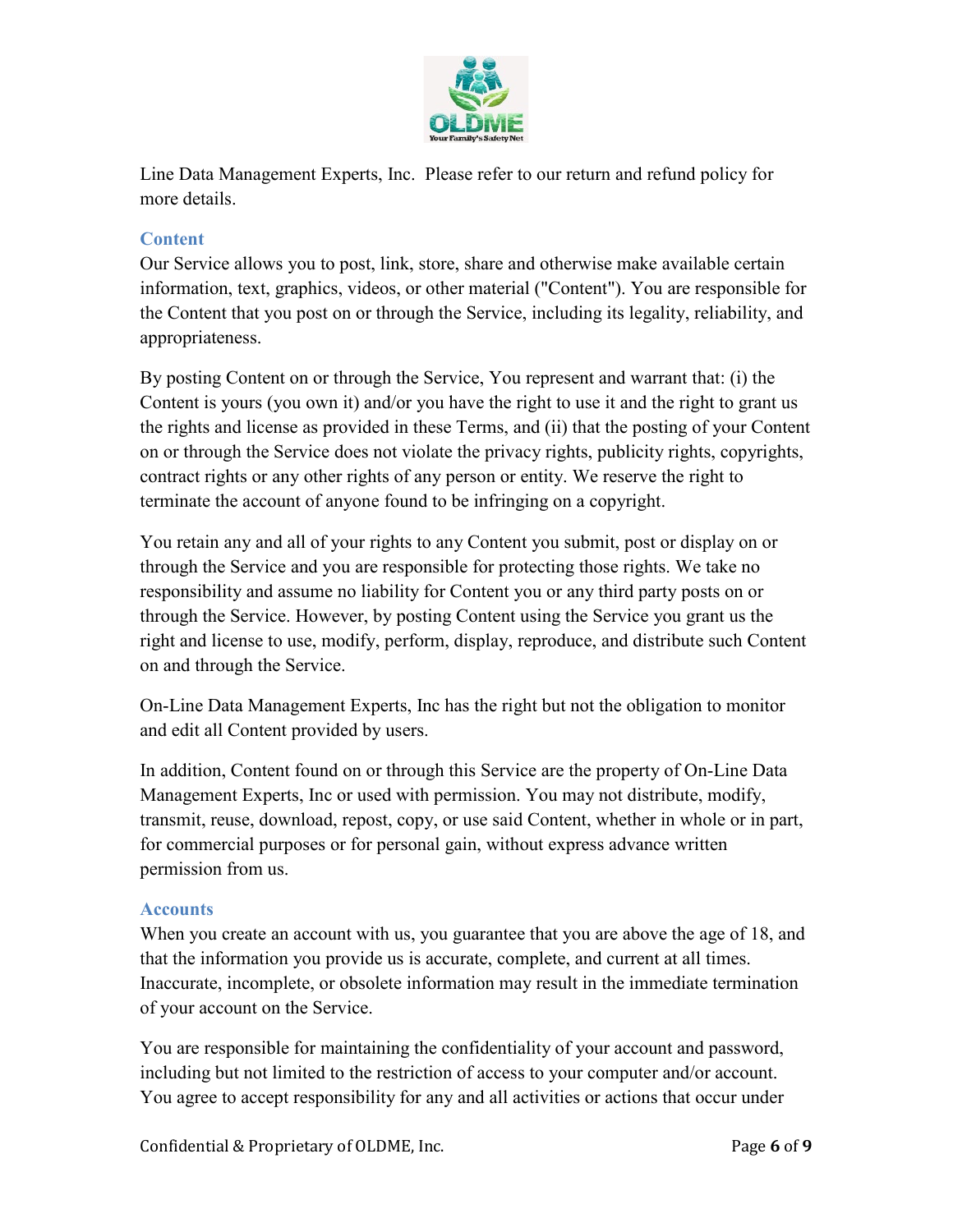

your account and/or password, whether your password is with our Service or a third-party service. You must notify us immediately upon becoming aware of any breach of security or unauthorized use of your account.

You may not use as a username the name of another person or entity or that is not lawfully available for use, a name or trademark that is subject to any rights of another person or entity other than you, without appropriate authorization. You may not use as a username any name that is offensive, vulgar or obscene.

We reserve the right to refuse service, terminate accounts, remove or edit content, or cancel orders in our sole discretion.

#### <span id="page-6-0"></span>**Intellectual Property**

The Service and its original content (excluding Content provided by users), features and functionality are and will remain the exclusive property of On-Line Data Management Experts, Inc and its licensors. The Service is protected by copyright, trademark, and other laws of both the United States and foreign countries. Our trademarks and trade dress may not be used in connection with any product or service without the prior written consent of On-Line Data Management Experts, Inc.

#### <span id="page-6-1"></span>**Links To Other Web Sites**

Our Service may contain links to third party web sites or services that are not owned or controlled by On-Line Data Management Experts, Inc

On-Line Data Management Experts, Inc has no control over, and assumes no responsibility for the content, privacy policies, or practices of any third party web sites or services. We do not warrant the offerings of any of these entities/individuals or their websites.

You acknowledge and agree that On-Line Data Management Experts, Inc shall not be responsible or liable, directly or indirectly, for any damage or loss caused or alleged to be caused by or in connection with use of or reliance on any such content, goods or services available on or through any such third party web sites or services.

We strongly advise you to read the terms and conditions and privacy policies of any third party web sites or services that you visit.

#### <span id="page-6-2"></span>**Termination**

We may terminate or suspend your account and bar access to the Service immediately, without prior notice or liability, under our sole discretion, for any reason whatsoever and without limitation, including but not limited to a breach of the Terms.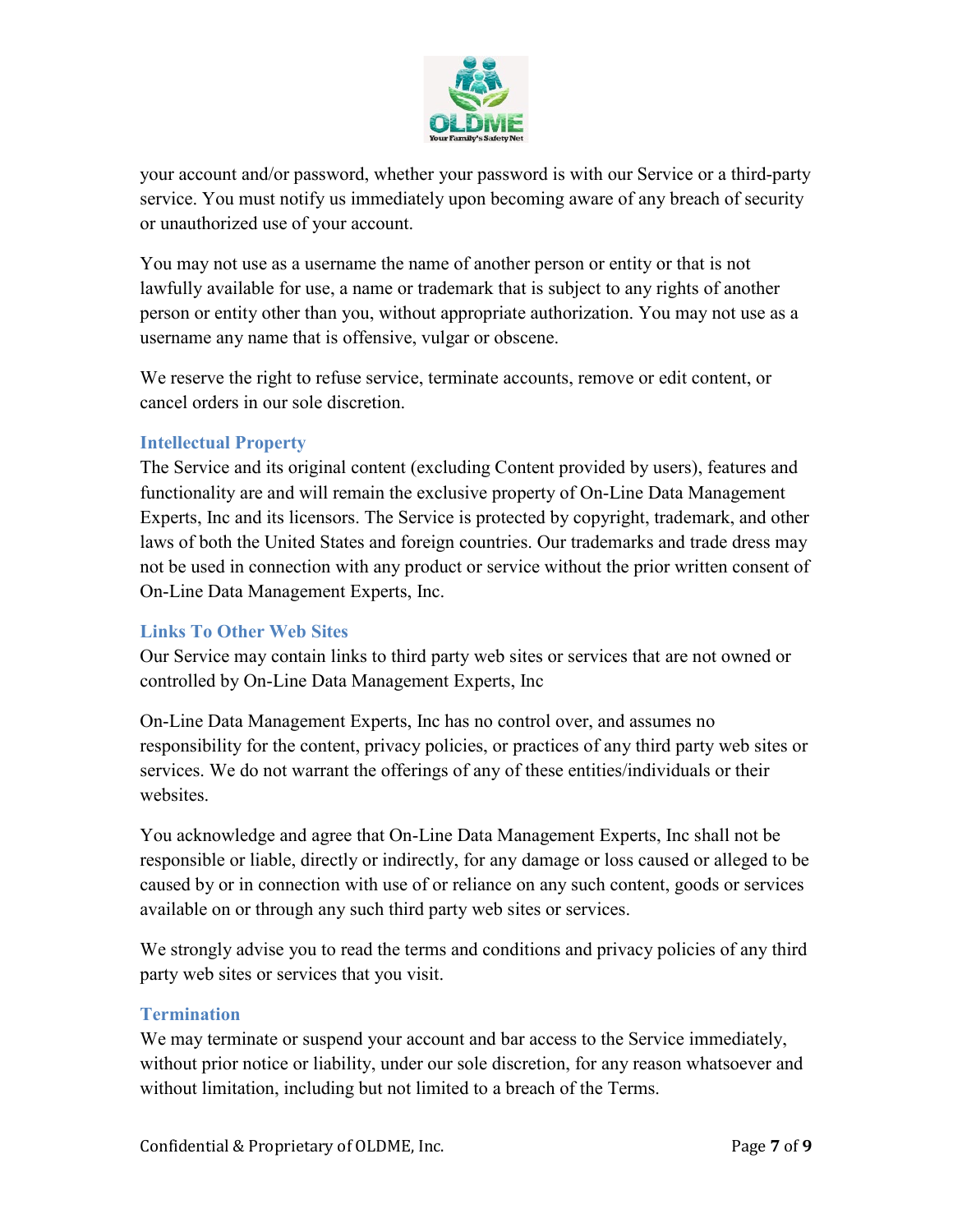

If you wish to terminate your account, you may simply discontinue using the Service.

All provisions of the Terms which by their nature should survive termination shall survive termination, including, without limitation, ownership provisions, warranty disclaimers, indemnity and limitations of liability.

#### <span id="page-7-0"></span>**Indemnification**

You agree to defend, indemnify and hold harmless On-Line Data Management Experts, Inc and its licensee and licensors, and their employees, contractors, agents, officers and directors, from and against any and all claims, damages, obligations, losses, liabilities, costs or debt, and expenses (including but not limited to attorney's fees), resulting from or arising out of a) your use and access of the Service, by you or any person using your account and password; b) a breach of these Terms, or c) Content posted on the Service.

#### <span id="page-7-1"></span>**Limitation Of Liability**

In no event shall On-Line Data Management Experts, Inc, nor its directors, employees, partners, agents, suppliers, or affiliates, be liable for any indirect, incidental, special, consequential or punitive damages, including without limitation, loss of profits, data, use, goodwill, or other intangible losses, resulting from (i) your access to or use of or inability to access or use the Service; (ii) any conduct or content of any third party on the Service; (iii) any content obtained from the Service; and (iv) unauthorized access, use or alteration of your transmissions or content, whether based on warranty, contract, tort (including negligence) or any other legal theory, whether or not we have been informed of the possibility of such damage, and even if a remedy set forth herein is found to have failed of its essential purpose.

#### <span id="page-7-2"></span>**Disclaimer**

Your use of the Service is at your sole risk. The Service is provided on an "AS IS" and "AS AVAILABLE" basis. The Service is provided without warranties of any kind, whether express or implied, including, but not limited to, implied warranties of merchantability, fitness for a particular purpose, non-infringement or course of performance.

On-Line Data Management Experts, Inc its subsidiaries, affiliates, and its licensors do not warrant that a) the Service will function uninterrupted, secure or available at any particular time or location; b) any errors or defects will be corrected; c) the Service is free of viruses or other harmful components; or d) the results of using the Service will meet your requirements.